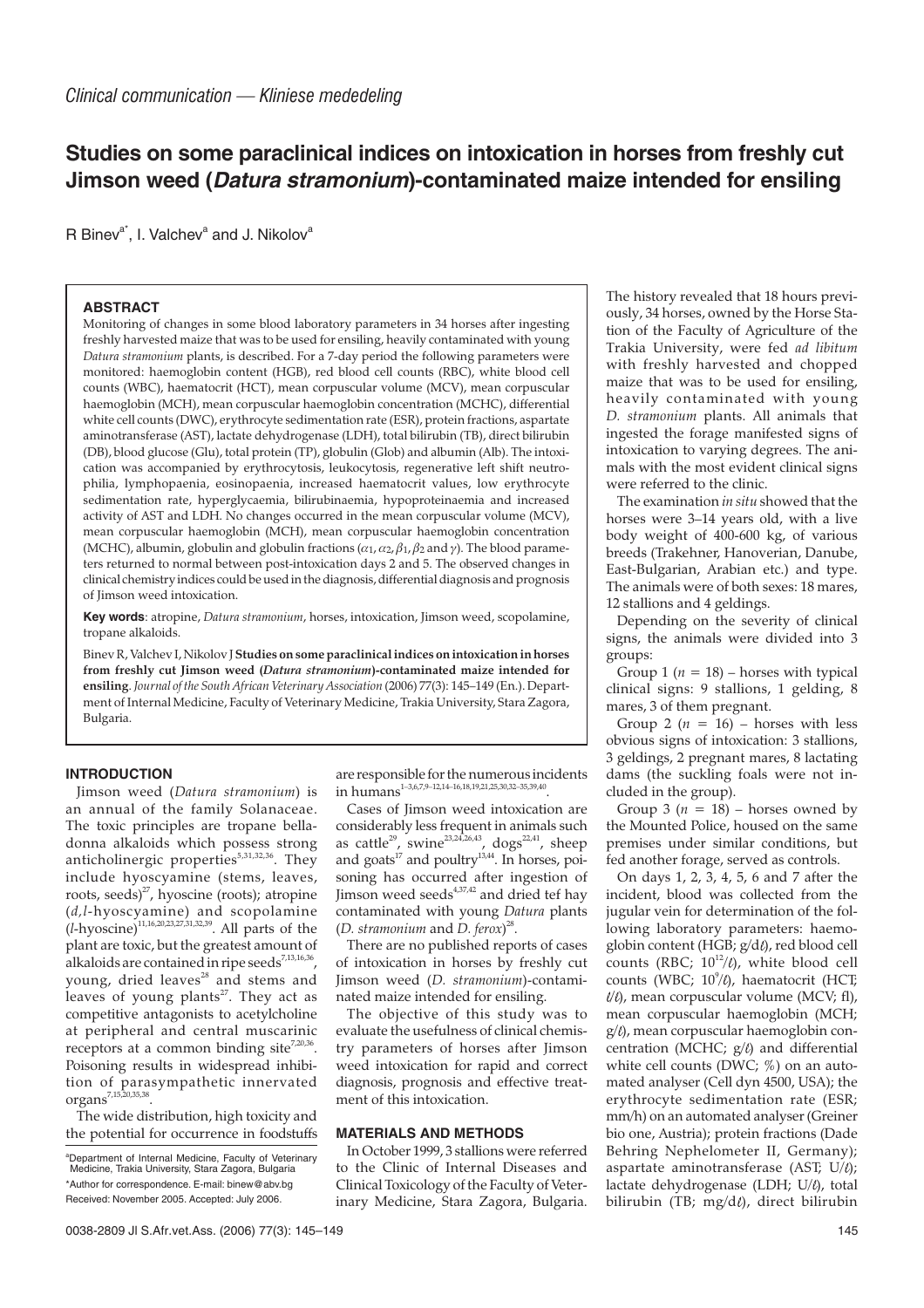| Table 1: Mean haematological indices in horses after intoxication with Jimson weed (Datura stramonium) (groups I and II) and in the control |  |
|---------------------------------------------------------------------------------------------------------------------------------------------|--|
| group (group III).                                                                                                                          |  |

| <b>Parameter</b>       | Gr  | Day after intoxication        |                          |                         |                              |                   |                 |                 |
|------------------------|-----|-------------------------------|--------------------------|-------------------------|------------------------------|-------------------|-----------------|-----------------|
|                        |     |                               | $\overline{2}$           | 3                       | 4                            | 5                 | 6               | $\overline{7}$  |
| HGB, $g/d\ell$         |     | $17.8 \pm 1.25^{\circ}$       | $16.2 \pm 1.34^a$        | $16.6 \pm 1.21^{\circ}$ | $14.8 \pm 1.28$ <sup>a</sup> | $15.5 \pm 1.18^a$ | $12.8 \pm 0.92$ | $12.0 \pm 1.04$ |
|                        | Ш   | $15.4 \pm 1.03^{\circ}$       | $14.3 \pm 1.26$          | $13.8 \pm 1.12$         | $12.4 \pm 1.08$              | $11.9 \pm 0.89$   | $11.1 \pm 0.99$ | $11.7 \pm 0.86$ |
|                        | III | $11.2 \pm 0.92$               | $11.8 \pm 0.88$          | $11.1 \pm 0.82$         | $10.8 \pm 0.77$              | $12.1 \pm 1.03$   | $11.7 \pm 0.78$ | $10.9 \pm 0.82$ |
| RBC, $10^{12}/\ell$    |     | $13.12 \pm 1.12^{\circ}$      | $11.05 \pm 0.93$         | $9.14 \pm 1.02$         | $8.74 \pm 0.93$              | $8.52 \pm 0.78$   | $9.14 \pm 0.77$ | $8.89 \pm 0.84$ |
|                        | Ш   | $11.68 \pm 0.84$ <sup>a</sup> | $9.63 \pm 1.04$          | $8.49 \pm 0.96$         | $9.13 \pm 1.07$              | $8.78 \pm 0.76$   | $8.12 \pm 0.85$ | $8.43 \pm 0.79$ |
|                        | III | $8.45 \pm 0.62$               | $8.74 \pm 0.73$          | $8.82 \pm 0.81$         | $8.34 \pm 0.75$              | $9.01 \pm 0.88$   | $8.73 \pm 0.94$ | $8.18 \pm 0.69$ |
| WBC, $10^9$ / $\ell$   |     | $16.81 \pm 0.88^{\circ}$      | $18.11 \pm 1.21^{\circ}$ | $12.77 \pm 1.58^a$      | $10.34 \pm 1.04$             | $9.88 \pm 1.03$   | $8.89 \pm 0.93$ | $9.29 \pm 1.13$ |
|                        | Ш   | $14.62 \pm 1.54^b$            | $10.32 \pm 1.78$         | $9.31 \pm 0.82$         | $8.86 \pm 0.96$              | $9.39 \pm 1.27$   | $8.47 \pm 0.91$ | $8.55 \pm 0.96$ |
|                        | III | $8.55 \pm 0.92$               | $9.16 \pm 0.88$          | $8.84 \pm 0.98$         | $8.33 \pm 0.78$              | $8.14 \pm 0.93$   | $8.93 \pm 0.76$ | $8.78 \pm 0.91$ |
| ESR, mm/h              |     | $30.3 \pm 5.2^{\circ}$        | $58.3 \pm 7.2$           | $75.4 \pm 4.3$          | $66.6 \pm 5.8$               | $74.6 \pm 6.3$    | $72.5 \pm 6.5$  | $72.3 \pm 8.4$  |
|                        | Ш   | $52.4 \pm 5.8^{\circ}$        | $63.4 \pm 5.2$           | $78.8 \pm 5.4$          | $69.7 \pm 4.9$               | $70.1 \pm 8.4$    | $71.4 \pm 7.6$  | $77.3 \pm 7.8$  |
|                        | Ш   | $76.2 \pm 6.6$                | $75.1 \pm 8.9$           | $78.8 \pm 6.2$          | $78.4 \pm 6.1$               | $71.7 \pm 6.8$    | $74.4 \pm 5.9$  | $71.9 \pm 6.5$  |
| HCT, $\mathcal{U}\ell$ |     | $0.58 \pm 0.06^{\circ}$       | $0.56 \pm 0.06^{\circ}$  | $0.44 \pm 0.06$         | $0.38 \pm 0.04$              | $0.33 \pm 0.04$   | $0.35 \pm 0.03$ | $0.34 \pm 0.04$ |
|                        | Ш   | $0.46 \pm 0.05^{\circ}$       | $0.42 \pm 0.05$          | $0.32 \pm 0.04$         | $0.36 \pm 0.2$               | $0.31 \pm 0.04$   | $0.37 \pm 0.05$ | $0.36 \pm 0.06$ |
|                        | III | $0.31 \pm 0.03$               | $0.33 \pm 0.04$          | $0.36 \pm 0.05$         | $0.34 \pm 0.03$              | $0.35 \pm 0.06$   | $0.38 \pm 0.05$ | $0.32 \pm 0.04$ |

 ${}^{a}P$  < 0.05;  ${}^{b}P$  < 0.01;  ${}^{c}P$  < 0.001.

Key: Gr, group; HGB, haemoglobin; RBC, erythrocyte; WBC, leukocyte; ESR, erythrocyte sedimentation rates; HCT, haematocrit.

(DB; mg/d $\ell$ ), blood glucose (Glu; mg/d $\ell$ ), total protein (TP;  $g/d\ell$ ) and albumin (Alb;  $g/d\ell$ ) on an automated biochemical analyser (Olympus AU 600, Japan). The globulin concentrations were calculated as albumin subtracted from total protein.

All results were statistically processed using ANOVA (Statistica software). The significance of differences was evaluated *vs*the control group for each time interval. The results were determined as statistically significant when  $P < 0.05$ .

# **RESULTS**

#### **Haematological studies**

The haemoglobin content (Table 1) in group I was significantly higher between post-intoxication days 1 to 5. Peak values in groups I and II were measured on the 1st day:  $17.8 \pm 1.25$  g/d $\ell$  (*P* < 0.001) and 15.4  $\pm$  1.03 g/d*l* (*P* < 0.01), respectively, compared with the control group (11.2  $\pm$  $0.92$  g/d $\ell$ ).

The average red blood cell count (Table 1) in horses from groups I and II was elevated only during the 1st day:  $13.12 \pm 1.12 \frac{10^{12}}{\ell}$  (*P* < 0.01) and 11.68  $\pm$ 0.84  $10^{12}/\ell$  (*P* < 0.05), respectively, compared with the control group  $(8.45 \pm$  $0.62 \ 10^{12} / \ell$ ).

The mean white blood cell count (Table 1) in group I was statistically significantly higher on post-intoxication days 1 to 3. The maximum count was recorded on day 2:  $18.11 \pm 1.21 \frac{10^9}{l}$ , compared to  $9.16 \pm 0.88\,10^9$ / $\ell$  in the control group (P <

0.001). In group II, a significant difference was only detected on day 1 (14.62  $\pm$  1.54  $10^9/\ell$ ,  $P < 0.01$ ).

The mean differential white blood cell count (Table 2) revealed no eosinophils on certain days, in group I for 3 days, whereas in group II on post-intoxication days 1 and 2.

Neutrophils in groups I and II were elevated between days 1 and 6. The highest count for banded neutrophils was observed on the 2nd day:  $16.1 \pm 1.3 \%$  $(P < 0.001)$  and  $7.2 \pm 0.5$  % ( $P < 0.001$ ), respectively, compared with control percentage of  $0.8 \pm 0.1 \%$ .

Segmented neutrophils were significantly higher only in group I on postintoxication days 1 to 4. The highest levels occurred on day 1:78.3  $\pm 6.7$  % (*P* < 0.01)

Table 2: **Differential white counts (%) (mean, SD) in horses after intoxication with Jimson weed** (Datura stramonium) **(groups I and II) and in the control group (group llI).**

| <b>Parameter</b>          | Gr       | Day after intoxication                                           |                                                                  |                                                                 |                                                                 |                                                         |                                                     |                                                    |
|---------------------------|----------|------------------------------------------------------------------|------------------------------------------------------------------|-----------------------------------------------------------------|-----------------------------------------------------------------|---------------------------------------------------------|-----------------------------------------------------|----------------------------------------------------|
|                           |          |                                                                  | $\overline{2}$                                                   | 3                                                               | 4                                                               | 5                                                       | 6                                                   | 7                                                  |
| Eosinophils               | Ш<br>III | 0 <sup>c</sup><br>0 <sup>c</sup><br>$3.8 \pm 0.4$                | 0 <sup>c</sup><br>$0^{\circ}$<br>$4.4 \pm 0.3$                   | 0 <sup>c</sup><br>$1.1 \pm 0.1^{\circ}$<br>$5.2 \pm 0.3$        | $0.8 \pm 0.1^{\circ}$<br>$3.7 \pm 0.4$<br>$4.1 \pm 0.4$         | $3.2 \pm 0.4$<br>$4.1 \pm 0.3$<br>$3.9 \pm 0.4$         | $4.1 \pm 0.3$<br>$3.7 \pm 0.3$<br>$3.4 \pm 0.4$     | $5.2 \pm 0.2$<br>$4.2 \pm 0.5$<br>$4.3 \pm 0.5$    |
| <b>Banded neutrophils</b> | Ш.<br>Ш  | $13.7 \pm 0.9^{\circ}$<br>$6.6 \pm 0.6^{\circ}$<br>$1.2 \pm 0.3$ | $16.1 \pm 1.3^{\circ}$<br>$7.2 \pm 0.5^{\circ}$<br>$0.8 \pm 0.1$ | $7.7 \pm 0.9^{\circ}$<br>$2.6 \pm 0.5^{\circ}$<br>$0.7 \pm 0.2$ | $5.8 \pm 0.7^{\circ}$<br>$1.8 \pm 0.1^{\circ}$<br>$1.1 \pm 0.1$ | $2.6 \pm 0.3^{\circ}$<br>$2.2 \pm 0.1$ °<br>$1.0 \pm 0$ | $1.5 \pm 0.2^a$<br>$1.7 \pm 0.2^a$<br>$0.9 \pm 0.3$ | $1.4 \pm 0.3$<br>$1.9 \pm 0.4$<br>$1.2 \pm 0.1$    |
| Segmented<br>neutrophils  | Ш<br>Ш   | $78.3 \pm 6.7^b$<br>$61.8 \pm 8.8$<br>$48.5 \pm 3.4$             | $74.2 \pm 8.6^a$<br>$62.3 \pm 6.4$<br>$51.1 \pm 5.3$             | $70.7 \pm 4.8^b$<br>$54.7 \pm 6.2$<br>$46.9 \pm 5.8$            | $72.1 \pm 6.2^b$<br>$59.6 \pm 6.8$<br>$49.3 \pm 3.9$            | $62.7 \pm 5.5$<br>$46.6 \pm 6.1$<br>$50.5 \pm 5.2$      | $49.1 \pm 6.3$<br>$48.8 \pm 4.1$<br>$47.6 \pm 3.8$  | $50.7 \pm 4.3$<br>$47.3 \pm 3.9$<br>$48.9 \pm 3.3$ |
| Lymphocytes               | Ш<br>Ш   | $5.8 \pm 0.5^{\circ}$<br>$33.8 \pm 2.8^a$<br>$46.1 \pm 3.7$      | $11.1 \pm 1.0^{\circ}$<br>$32.8 \pm 3.3$<br>$44.3 \pm 4.5$       | $24.1 \pm 3.1^{\circ}$<br>$44.8 \pm 4.3$<br>$47.6 \pm 3.8$      | $23.8 \pm 3.1^{\circ}$<br>$36.8 \pm 2.9$<br>$45.5 \pm 5.2$      | $32.1 \pm 2.2$<br>$45.8 \pm 3.6$<br>$46.7 \pm 3.9$      | $44.2 \pm 4.1$<br>$46.1 \pm 3.6$<br>$46.2 \pm 3.7$  | $43.8 \pm 4.2$<br>$47.1 \pm 3.9$<br>$45.3 \pm 3.1$ |

 ${}^{a}P$  < 0.05;  ${}^{b}P$  < 0.01;  ${}^{c}P$  < 0.001.

Key: Gr, group.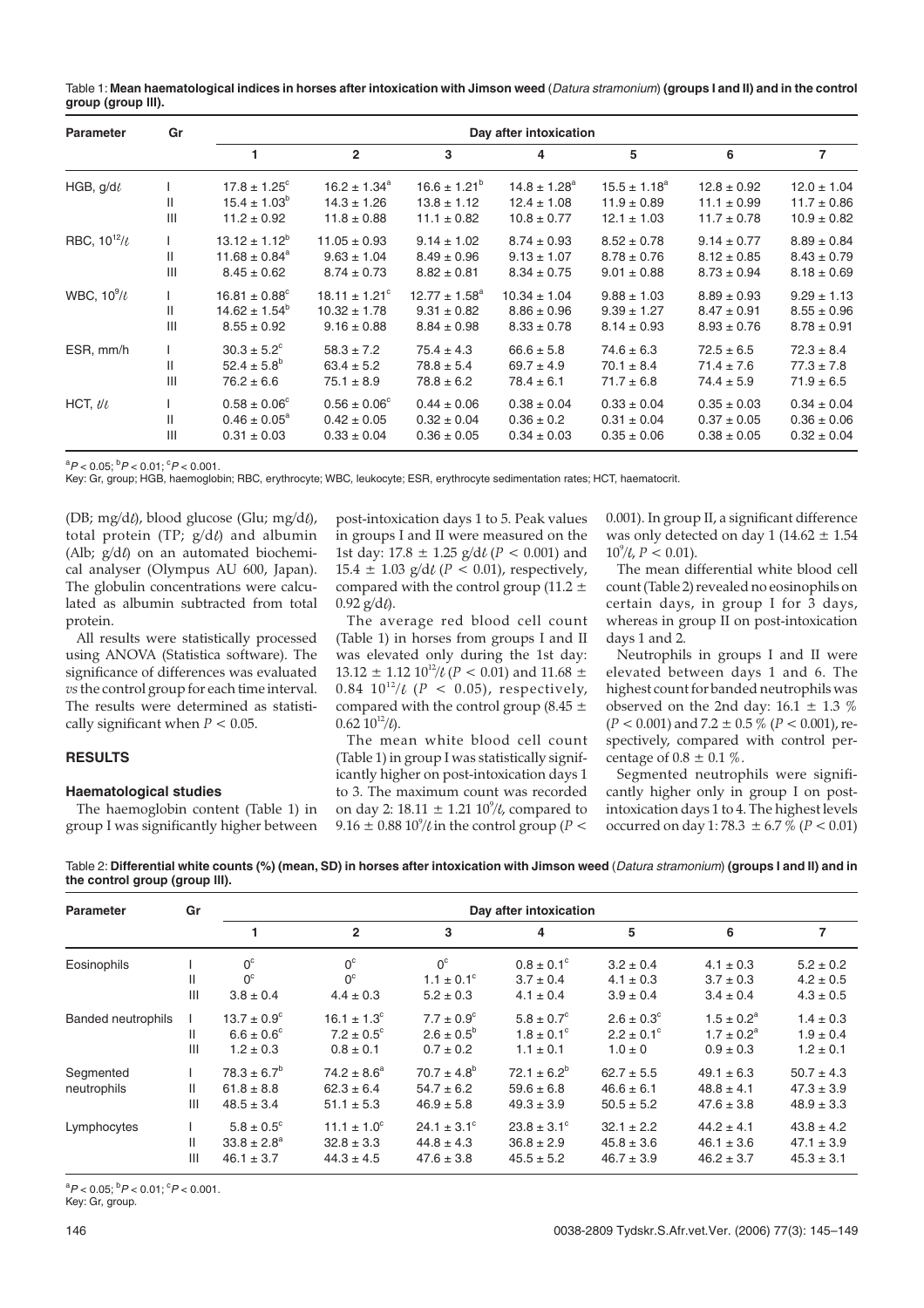|                            | Table 3: Mean clinical chemistry parameters in horses after intoxication with Jimson weed (Datura stramonium) (groups I and II) and in the |  |  |
|----------------------------|--------------------------------------------------------------------------------------------------------------------------------------------|--|--|
| control group (group III). |                                                                                                                                            |  |  |

| <b>Parameter</b> | Gr                               | Day after intoxication   |                              |                               |                              |                         |                 |                 |
|------------------|----------------------------------|--------------------------|------------------------------|-------------------------------|------------------------------|-------------------------|-----------------|-----------------|
|                  |                                  |                          | $\overline{2}$               | 3                             | 4                            | 5                       | 6               | $\overline{7}$  |
| Glu (mg/dl)      |                                  | $172.0 \pm 21.9^{\circ}$ | $159.0 \pm 16.2^{\circ}$     | $146.2 \pm 19.8$ <sup>c</sup> | $110.2 \pm 14.4^a$           | $78.8 \pm 12.6$         | $65.3 \pm 10.8$ | $68.1 \pm 9.0$  |
|                  | $\mathbf{H}$                     | $139.4 \pm 14.4^{\circ}$ | $92.2 \pm 12.6$              | $71.3 \pm 10.8$               | $68.1 \pm 9.1$               | $70.9 \pm 7.2$          | $71.3 \pm 10.8$ | $69.9 \pm 16.2$ |
|                  | Ш                                | $65.0 \pm 10.8$          | $67.0 \pm 9.0$               | $55.3 \pm 9.0$                | $62.3 \pm 16.2$              | $67.0 \pm 10.8$         | $62.6 \pm 9.8$  | $66.4 \pm 7.4$  |
| TB $(mg/d)$      |                                  | $2.91 \pm 0.39^b$        | $2.92 \pm 0.35^b$            | $3.43 \pm 0.33^{\circ}$       | $2.67 \pm 0.34$ <sup>a</sup> | $2.70 \pm 0.28^{\circ}$ | $1.74 \pm 0.25$ | $1.77 \pm 0.22$ |
|                  | Ш                                | $2.84 \pm 0.30^b$        | $2.90 \pm 0.28$ <sup>c</sup> | $2.65 \pm 0.30^b$             | $2.49 \pm 0.22^a$            | $1.89 \pm 0.25$         | $1.57 \pm 0.18$ | $1.29 \pm 0.16$ |
|                  | III                              | $1.73 \pm 0.22$          | $1.42 \pm 0.21$              | $1.33 \pm 0.16$               | $1.59 \pm 0.19$              | $1.66 \pm 0.18$         | $1.43 \pm 0.16$ | $1.44 \pm 0.15$ |
| DB $(mg/d)$      |                                  | $0.72 \pm 0.09$          | $0.98 \pm 0.11^b$            | $1.24 \pm 0.15^b$             | $1.10 \pm 0.13^b$            | $0.89 \pm 0.09^a$       | $0.80 \pm 0.07$ | $0.74 \pm 0.09$ |
|                  | Ш                                | $0.75 \pm 0.09$          | $0.84 \pm 0.07^a$            | $1.16 \pm 0.13^b$             | $1.03 \pm 0.12^b$            | $0.80 \pm 0.10$         | $0.72 \pm 0.09$ | $0.68 \pm 0.08$ |
|                  | $\mathop{\mathsf{III}}\nolimits$ | $0.56 \pm 0.05$          | $0.60 \pm 0.05$              | $0.57\pm0.07$                 | $0.63 \pm 0.05$              | $0.59 \pm 0.07$         | $0.67 \pm 0.05$ | $0.57 \pm 0.05$ |
| AST (U/l)        |                                  | $483 \pm 54.2^{\circ}$   | $409 \pm 36.5^{\circ}$       | $362 \pm 38.6^b$              | $348 \pm 46.8^b$             | $309 \pm 35.3^{\circ}$  | $246 \pm 29.5$  | $238 \pm 25.4$  |
|                  | Ш                                | $315 \pm 42.8^a$         | $278 \pm 34.2$               | $238 \pm 19.4$                | $229 \pm 17.9$               | $231 \pm 17.4$          | $209 \pm 21.6$  | $216 \pm 29.8$  |
|                  | $\mathop{\mathsf{III}}\nolimits$ | $212 \pm 18.6$           | $209 \pm 23.9$               | $224 \pm 26.2$                | $196 \pm 21.1$               | $218 \pm 19.8$          | $228 \pm 17.9$  | $207 \pm 19.5$  |
| LDH (U/l)        |                                  | $515 \pm 84.3^a$         | $473 \pm 62.6^a$             | $379 \pm 48.7$                | $282 \pm 36.9$               | $294 \pm 37.2$          | $306 \pm 28.4$  | $255 \pm 35.3$  |
|                  | Ш                                | $408 \pm 52.7$           | $315 \pm 34.1$               | $269 \pm 37.3$                | $307 \pm 44.8$               | $324 \pm 26.3$          | $316 \pm 31.7$  | $288 \pm 32.5$  |
|                  | $\mathop{\mathsf{III}}\nolimits$ | $288 \pm 46.9$           | $264 \pm 32.4$               | $312 \pm 28.0$                | $293 \pm 37.6$               | $269 \pm 42.5$          | $288 \pm 36.9$  | $309 \pm 30.0$  |
| TP $(g/d)$       |                                  | $4.71 \pm 0.24^b$        | $5.24 \pm 0.37^b$            | $6.88 \pm 0.45$               | $6.29 \pm 0.35$              | $6.38 \pm 0.41$         | $6.79 \pm 0.36$ | $6.46 \pm 0.48$ |
|                  | Ш                                | $5.82 \pm 0.38$          | $6.32 \pm 0.44$              | $6.54 \pm 0.38$               | $6.78 \pm 0.48$              | $6.62 \pm 0.36$         | $6.32 \pm 0.33$ | $6.11 \pm 0.38$ |
|                  | Ш                                | $6.62 \pm 0.41$          | $6.17 \pm 0.31$              | $6.34 \pm 0.39$               | $6.52 \pm 0.31$              | $6.08 \pm 0.26$         | $6.42 \pm 0.44$ | $6.38 \pm 0.41$ |

 ${}^{a}P$  < 0.05;  ${}^{b}P$  < 0.01;  ${}^{c}P$  < 0.001.

Key: Gr, group; Glu, glucose TB, total bilirubin; DB, direct bilirubin; AST, aspartate aminotransferase; LDH, lactate dehydrogenase; TP, total serum protein.

compared with control percentage of  $48.5 \pm 3.4 \%$ .

A considerable reduction in lymphocytes was noticed. In group I significant changes were observed from day 1 to day 4 after the poisoning and in group II, only on the 1st day. The lowest lymphocyte count in both groups was determined on day 1:  $5.8 \pm 0.5 \%$  ( $P < 0.001$ ) and  $33.8 \pm 2.8 \% (P < 0.05)$  in groups I and II, respectively.

A low mean erythrocyte sedimentation rate (Table 1) was only observed on the 1st day in both groups:  $30.3 \pm 5.2$  mm (*P* < 0.001) and  $52.4 \pm 5.8$  mm ( $P < 0.01$ ) respectively, compared with a mean ESR of  $76.2 \pm 6.6$  mm in the control group.

The mean haematocrit (Table 1) in horses from group I was significantly higher on post-intoxication days 1 and 2. The highest packed cell volume was determined on day 1 (0.58  $\pm$  0.06  $\ell\ell$ ,  $P < 0.001$ ). In group II the high mean haematocrit (0.46  $\pm$  0.05  $\ell/\ell$ ) was observed only on day 1

Changes in the mean corpuscular volume, mean corpuscular haemoglobin and mean corpuscular haemoglobin concentration were not statistically significant  $(P > 0.05)$ .

## **Biochemical analyses**

The mean blood glucose concentration (Table 3) in horses from group I was significantly elevated from post-intoxication days 1 to 4. The highest concentration was determined 1 day after Jimson weed ingestion:  $172.0 \pm 21.9$  mg/d $\ell$  ( $P < 0.001$ )

and  $139.4 \pm 14.4$  mg/d $\ell$  (*P* < 0.001) in groups I and II, respectively.

The mean total bilirubin (Table 3) in intoxicated horses increased. In group I significantly higher concentrations occurred from days 1 to 5, whereas in group II elevated concentrations were detected from days 1 to 4. The highest total bilirubin concentrations in group I occurred on day 3 (3.43  $\pm$  0.33 mg/d*l*,  $\overline{P}$  < 0.001). In group ll, the peak total bilirubin concentration was observed on day 2  $(2.90 \pm 0.28 \text{ mg/d} \ell, P < 0.001)$ .

Changes in direct bilirubin were similar to those in total bilirubin (Table 3) In group I, statistically significant differences were present between days 2 and 5, with the highest concentrations observed on day 3  $(1.24 \pm 0.15 \text{ mg/d} \ell, P < 0.01)$ . In group ll direct bilirubin was increased between post-intoxication days 2 and 4, with a similar peak on day 3 (1.16  $\pm$  $0.13 \text{ mg/d} \ell$ ,  $P < 0.01$ ).

Mean aspartate aminotransferase (AST) activity (Table 3) was higher from day 1 to day 5 day in group I, whereas in group ll only on day 1. The highest activities were measured on day 1 in both groups:  $483 \pm$ 54.2 U/ $\ell$  ( $P < 0.001$ ) and  $315 \pm 42.8$  U/ $\ell$  $(P < 0.05)$ , respectively, in groups I and II, compared with the control group  $(212 \pm$  $18.6$  U/ $\ell$ ).

The mean activity of lactate dehydrogenase (Table 3) was elevated on days 1 and 2 in group I only. The peak level was measured on day 1: 515  $\pm$  84.3 U/ $\ell$  $(P < 0.05)$ , compared with 288  $\pm$  46.9 U/ $\ell$ in the control group.

The mean total serum protein concentrations (Table 3) was significantly lower in horses in group I on days 1 and 2. The lowest mean concentration was determined on day 1 (  $4.71 \pm 0.24$  g/d*l*, *P* < 0.01).

There were no statistically significant changes in mean albumin, total globulins and globulin fractions ( $\alpha_1$ ,  $\alpha_2$ ,  $\beta_1$ ,  $\beta_2$  and  $\gamma$ ) between the different groups ( $P > 0.05$ ).

## **DISCUSSION**

The toxic effect of Jimson weed was characterised by changes in the values of haematological parameters studied – erythrocytosis, leukocytosis, regenerative left shift neutrophilia, lymphopaenia, eosinopaenia, increased haematocrit values and a low erythrocyte sedimentation rate.

The increased haematocrit could probably be attributed to the amount of dehydration, resulting from the lack of thirst<sup>2,3,11,17,23,35,43</sup>. High haematocrit levels were responsible for measuring higher RBC counts (relative polycythaemia) and haemoglobin content in intoxicated horses. The study showed delayed ESR only on post-intoxication day 1. The observed changes could be attributed to observed bilirubinaemia and increased haematocrit that impeded the sedimentation of erythrocytes. The changes in total WBC counts and the percentages of leukocyte classes in equine blood after intoxication with Jimson weed included elevated total WBC counts, elevated neutrophils and segmented neutrophils,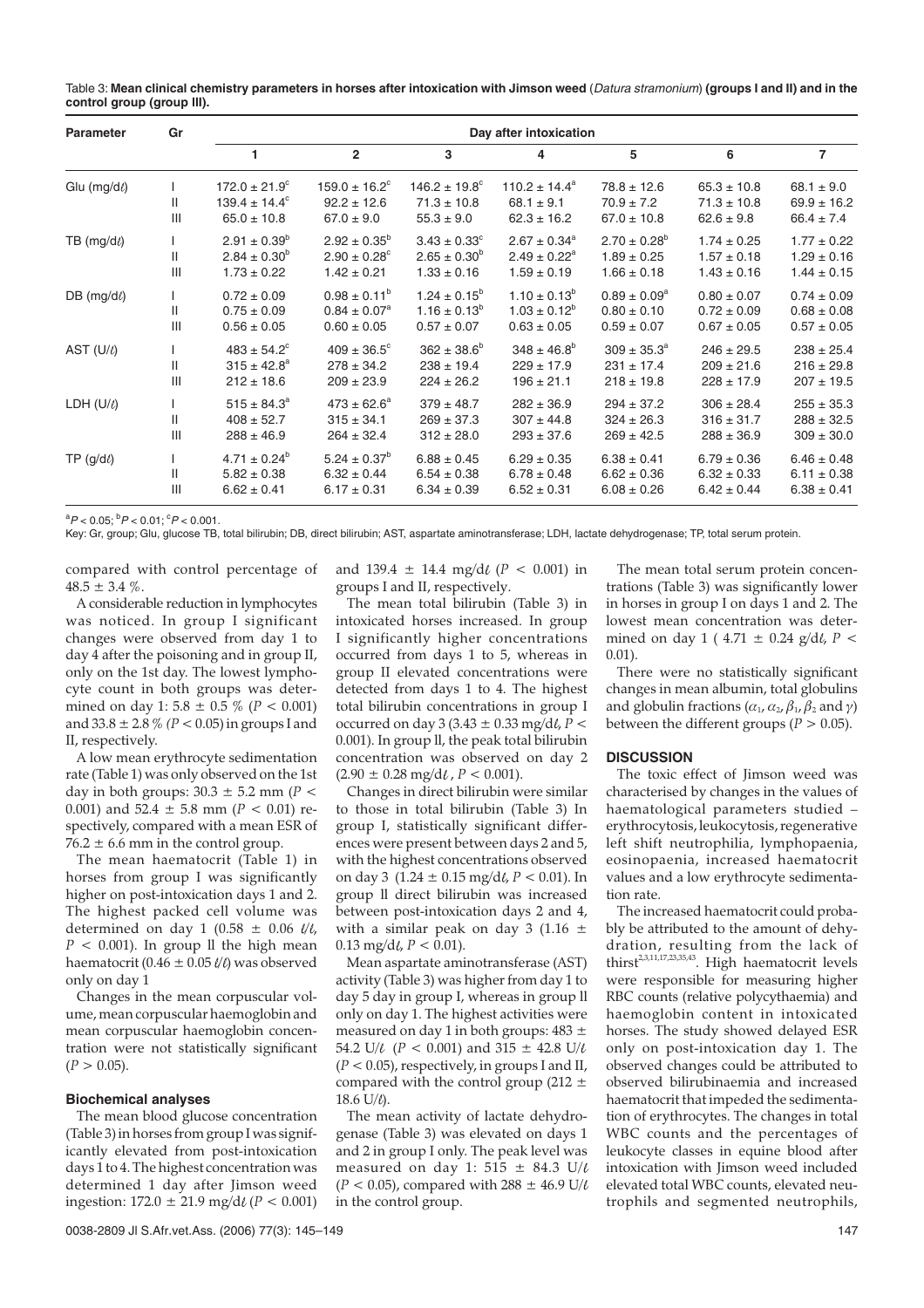reduced lymphocyte percentages and absence of or reduced eosinophils. The leukocytosis, neutrophilia, lymphopaenia and eosinopaenia are all typical for what we call a 'stress leukogram' due to excessive endogenous cortisol release. This is one of the possible causes for the blood glucose elevation. After Jimson weed intoxication, colics are observed<sup>3,4,16-18,29,32,37,38</sup>, because of the anticholinergic effect of plant alka- $\text{loids}^{4,11,16,17,20,28,32,35,41}$ . The colic could be related to increased amounts of catecholamines (epinephrine amd dopamine), resulting from adrenal hyperfunction under stress. The increase in catecholamines activated glycogenolysis and inhibited insulin release and, therefore, blood glucose increased. On the other hand, hyperglycaemia could be due to dystrophic liver parenchyma changes<sup>18</sup>, as the glycogen released by hepatocytes is metabolised to glucose. A 3rd possible explanation for higher blood glucose could be the inhibited function of gastrointestinal glands<sup>16,17,20,25,35,36</sup>, including the pancreas, correlated with reduced insulin production.

The blood biochemical analysis revealed increased total and direct bilirubin concentrations as well as increased AST and LDH activities and reduced total protein levels. These changes corresponded to the observed gross changes in liver parenchyma<sup>18</sup> following Jimson weed intoxication. The lower total protein concentrations could also be explained by the loss of appetite<sup>17,23,26,28,29,35,37,41–44</sup> during the intoxication.

These results are similar to those reported by other authors<sup>18</sup> and support the hepatotoxic effect of Jimson weed alkaloids.

### **CONCLUSIONS**

Intoxication with Jimson weed in horses was characterised with changes in some haematological indices – erythrocytosis, leukocytosis, regenerative left shift neutrophilia, lymphocytopenia, eosinopaenia, increased haematocrit values, and low erythrocyte sedimentation rate.

Blood biochemical changes consisted of hyperglycaemia, bilirubinaemia, hypoproteinaemia and increased activity of aspartate aminotransferase (AST) and lactate dehydrogenase (LDH).

#### **REFERENCES**

- 1. Al-Shaikh A M, Sablay Z M 2005 Hallucinogenic plant poisoning in children *Saudi Medical Journal* 26: 118–121
- 2. Amlo H, Haugeng K L, Wickstrøm E, Koss A, Husebye T, Jacobsen D 1997. Poisoning with Jimson weed. Five cases treated with physostigmine. *Tidsskrift for den Norske Laegeforening* 117: 2610–2612
- 3. Arouko H, Matray M D, Braganca C, Mpaka J P, Chinello L, Castaing F, Bartou C, Poisot D 2003 Voluntary poisoning by ingestion of *Datura stramonium.* Another cause of hospitalization in youth seeking strong sensations. *Annales de Medecine Interne* 154: 46–50
- 4. Barney G H, Wilson B J 1963 A rare toxicity syndrome in ponies. *Veterinary Medicine* 58: 419–421
- 5. Berger E, Ashkenazi I 2003 Jimson weed poisoning. *Harefuah* 142: 364–367 + 397
- Birmes P, Chounet V, Mazerolles M, Cathala B, Schmitt L, Lauque D 2002 Self-poisoning with *Datura stramonium*: 3 case reports. *Presse Medicale* 31: 69–72
- 7. Boumba V A, Mitselou A, Vougiouklakis T 2004 Fatal poisoning from ingestion of *Datura stramonium* seeds. *Veterinary and Human Toxicology* 46: 81–82
- 8. Brown J H, Taylor P 2001 Muscarinic receptor agonists and antagonists. In Hardman J G, Limbird L E, Gilman A G. (eds) *Goodman & Gilman, s the pharmacological basis of therapeutics*(10th edn). McGraw-Hill, New York
- 8. Calbo Mayo J M, Barba Romero M A, Broseta Viana L, Medrano Gonzalez F 2004 Accidental familiar poisoning by *Datura stramonium. Anales de Medicina Interna* 21: 415
- 10. Castanón López L, Martinez Badás J P, Lapena López de Armentia S, Gomez Mora J, Garcia Arias M L 2000 *Datura stramonium* poisoning. *Anales Espanoles de Pediatria* 53: 53–55
- 11. Chang S S, Wu M L, Deng J F, Lee C C, Chin T F, Liao S J 1999 Poisoning by *Datura* leaves used as edible wild vegetables. *Veterinary and Human Toxicology* 41: 242–245
- 12. Crouch B I, Caravati E M, Summers E H 2001 Jimsonweed toxicity and treatment. *Journal of Pharmaceutical Care in Pain and Symptom Control* 9: 25–30
- 13. Day E J, Dilworth B C 1984 Toxicity of jimson weed seed and cocoa shell meal to broilers. *Poultry Science* 63: 466–468
- 14. Dewitt M S, Swain R, Gibson L B Jr 1997 The dangers of Jimson weed and its abuse by teenagers in the Kanawha Valley of West Virginia. *West Virginia Medical Journal* 93: 182–185
- 15. Djibo A, Brah Bouzou S 2000 Acute intoxication to the 'sobi-lobi' (*Datura*). Apropos of 4 cases in Niger. *Bulletin de la Société de Pathologie Exotique* 93: 294–297
- 16. Dugan G M, Gumbmann M R, Friedman M 1989 Toxicological evaluation of jimson weed (*Datura stramonium*) seed. *Food and Chemical Toxicology* 27: 501–510
- 17. El Dirdiri N I, Wasfi I A, Adam S E, Edds G T 1981 Toxicity of *Datura stramonium* to sheep and goats. *Veterinary and Human Toxicology* 23: 241–246
- 18. Ertekin V, Selimoglu M A, Altinkaynak S 2005 A combination of unusual presentations of *Datura stramonium* intoxication in a child: rhabdomyolysis and fulminant hepatitis. *Journal of Emergency Medicine* 28: 227– 228
- 19. Forno F J Jr, Terry R A1998 Accidental ingestion of jimsonweed by an adolescent. *Journal of the American Osteopathological Association* 98: 502–504
- 20. Friedman M, Levin C E 1989 Composition of jimson weed (*Datura stramonium*) seeds. *Journal of Agricultural Food Chemistry* 37: 998–1005
- 21. Haas L F 1995 *Datura stramonium* (Jimson-

weed).*Journal of Neurology Neurosurgery and Psychiatry* 58: 654

- 22. Hanse P, Clerc B 2002 Anisocoria in the dog provoked by a toxic contact with an ornamental plant: *Datura stramonium. Veterinary Ophthalmology* 5: 277–279
- 23. Janssens G, DeWilde R 1989 Toxicity of thornapple (*Datura stramonium* and/or *D. ferox*) seed present in pig feed. *Vlaams Diergeneeskundig Tijdschrift* 58: 84–86
- 24. Keeler R F 1981 Absence of arthrogryposis in newborn Hampshire pigs from sows ingesting toxic levels of jimsonweed during gestation. *Veterinary and Human Toxicology* 23: 413–415
- 25. Kurzbaum A, Simsolo C, Kvasha L, Blum A 2001 Toxic delirium due to *Datura stramonium. Israel Medical Association Journal* 3: 538–539
- 26. Leipold H W, Oehme F W, Cook J E 1973 Congenital arthrogryposis associated with ingestion of jimsonweed by pregnant sows. *Journal of the American Veterinary Medicine Association* 162: 1059–1060
- 27. Miraldi E, Masti A, Ferri S, Barni Comparini I 2001 Distribution of hyoscyamine and scopolamine in *Datura stramonium. Fitoterapia* 72: 644–648
- 28. Naude T W, Gerber R, Smith R J, Botha C J 2005 *Datura* contamination of hay as the suspected cause of an extensive outbreak of impaction colic in horses.*Journal of the South African Veterinary Association* 76: 107–112
- 29. Nelson P D, Mercer H D, Essig H W, Minyard J P 1982 Jimson weed seed toxicity in cattle. *Veterinary and Human Toxicology* 24: 321–325
- 30. Nogue S, Pujol L, Sanz P, De la Torre R 1995 *Datura stramonium* poisoning. Identification of tropane alkaloids in urine by gas chromatography – mass spectrometry.*Journal of International Medical Research* 23: 132–137
- 31. Nuhu H, Ghani A 2002 Alkaloid content of the leaves of three Nigerian *Datura* species. *Nigerian Journal of Natural Products and Medicine* 6: 15–18
- 32. Oberndorfer S, Grisold W, Hinterholzer G, Rosner M 2002 Coma with focal neurological signs caused by *Datura stramonium* intoxication in a young man. *Journal of Neurology Neurosurgery and Psychiatry* 73: 458–459
- 33. Parissis D, Mellidis C, Boutis A, Apostolidis K, Ignatiadis M, Kiosses V, Milonas I 2003 Neurological findings in a case of coma secondary to *Datura stramonium* poisoning. *European Journal of Neurology* 10: 745–746
- 34. Pinilla Llorente B, Portillo A, Muino Miguez A, Garcia Castano J 1992 *Datura stramonium* poisoning.*Annales de Medecine Interne* 9: 208
- 35. Roblot F, Montaz L, Delcoustal M, Gaboriau E, Chavagnat J J, Morichaud G, Pourrat O, Scepi M, Patte D 1995 *Datura stramonium* poisoning: the diagnosis is clinical, treatment is symptomatic. *Revue de Médécine Interne* 16: 187–190
- 36. Ruhwald M 2005 Jimsonweed poisoning and the anticholinergic syndrome.*Ugeskrift for Laeger* 167: 2041–2043
- 37. Schulman M L, Bolton L A 1998 *Datura* seed intoxication in 2 horses. *Journal of the South African Veterinary Association* 69: 27–29
- 38. Sopchak C A, Stork C M, Cantor R M, Ohara P E 1998 Central anticholinergic syndrome due to Jimson weed: physostigmine therapy revisited. *Journal of Toxicology and Clinical Toxicology* 36: 43–45
- 39. Steenkamp P A, Harding N M, Van